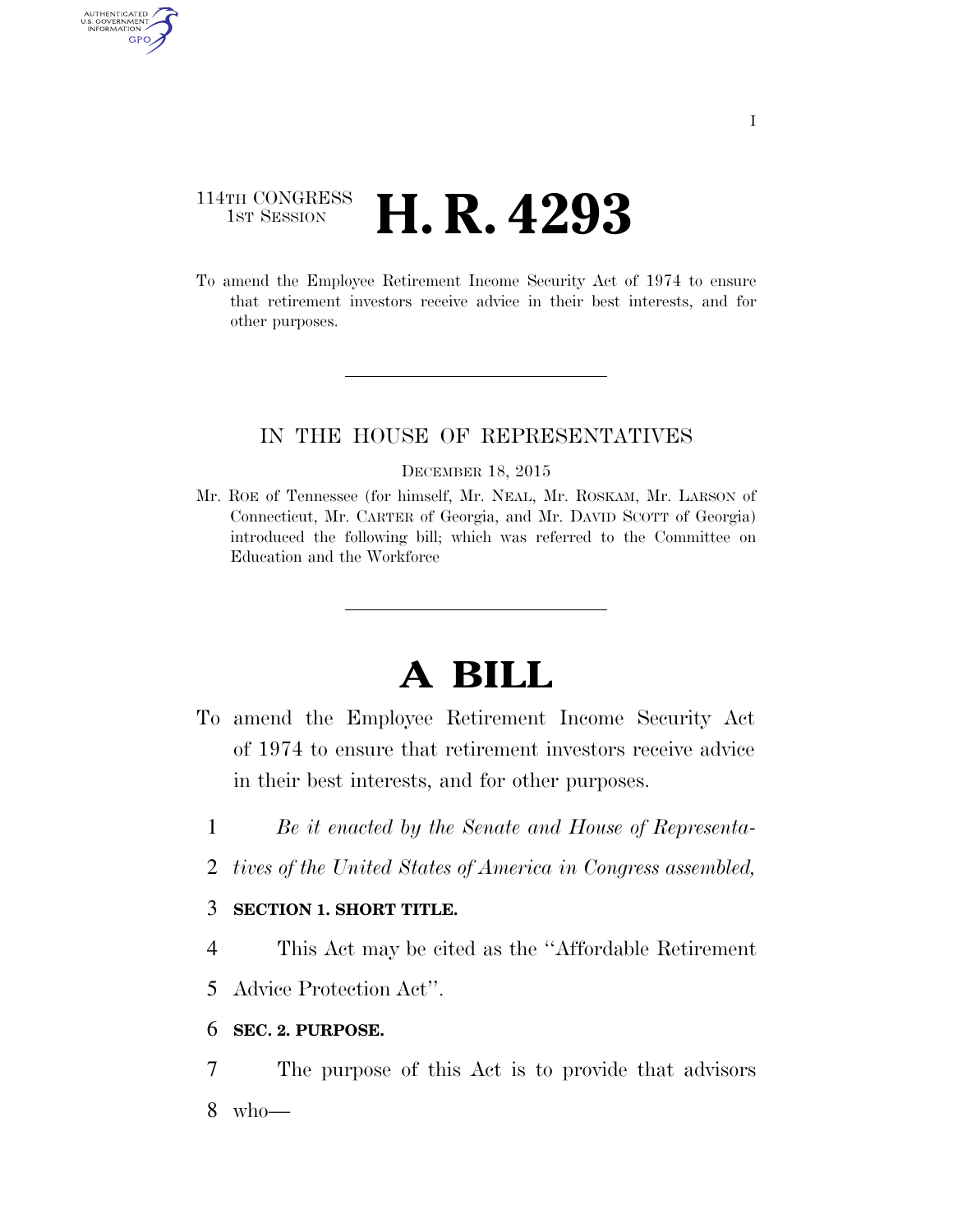| $\mathbf{1}$   | (1) provide advice that is impermissible under              |
|----------------|-------------------------------------------------------------|
| $\overline{2}$ | the prohibited transaction provisions under section         |
| 3              | 406 of the Employee Retirement Income Security              |
| $\overline{4}$ | Act of $1974$ , or                                          |
| 5              | $(2)$ breach the best interest standard for the             |
| 6              | provision of investment advice,                             |
| 7              | are subject to liability under the Employee Retirement In-  |
| 8              | come Security Act of 1974.                                  |
| 9              | SEC. 3. RULES RELATING TO THE PROVISION OF INVEST-          |
| 10             | <b>MENT ADVICE.</b>                                         |
| 11             | (a) AMENDMENTS TO THE EMPLOYEE RETIREMENT                   |
| 12             | INCOME SECURITY ACT OF 1974.                                |
| 13             | (1) DEFINITION OF INVESTMENT ADVICE.                        |
| 14             | Section $3(21)$ of the Employee Retirement Income           |
| 15             | Security Act of $1974$ (29 U.S.C. $1002(21)$ ) is           |
| 16             | amended by adding at the end the following:                 |
| 17             | $\lq\lq$ (C)(i) For purposes of clause (ii) of subparagraph |
| 18             | $(A)$ , the term 'investment advice' means a recommenda-    |
| 19             | tion that—                                                  |
| 20             | "(I) relates to —                                           |
| 21             | "(aa) the advisability of acquiring, holding,               |
| 22             | disposing, or exchanging any moneys or other                |
| 23             | property of a plan by the plan, plan partici-               |
| 24             | pants, or plan beneficiaries, including any rec-            |
| 25             | ommendation whether to take a distribution of               |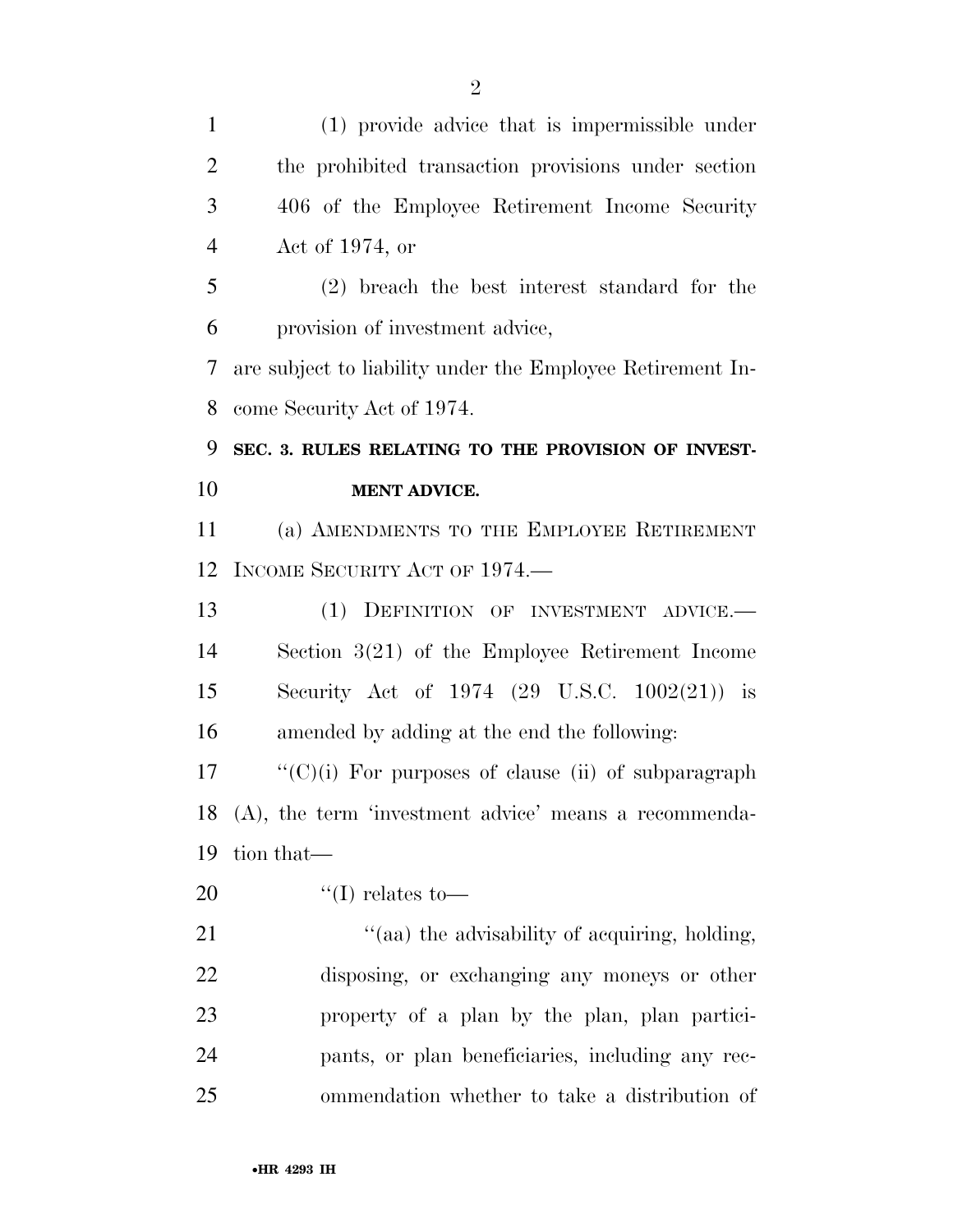| $\mathbf{1}$   | benefits from such plan or any recommendation    |
|----------------|--------------------------------------------------|
| $\overline{2}$ | relating to the investment of any moneys or      |
| 3              | other property of such plan to be rolled over or |
| $\overline{4}$ | otherwise distributed from such plan;            |
| 5              | "(bb) the management of moneys or other          |
| 6              | property of such plan, including recommenda-     |
| 7              | tions relating to the management of moneys or    |
| 8              | other property to be rolled over or otherwise    |
| 9              | distributed from such plan; or                   |
| 10             | "(cc) the advisability of retaining or ceas-     |
| 11             | ing to retain a person who would receive a fee   |
| 12             | or other compensation for providing any of the   |
| 13             | types of advice described in this subclause; and |
| 14             | $\lq\lq$ (II) is rendered pursuant to-           |
| 15             | "(aa) a written acknowledgment of the ob-        |
| 16             | ligation of the advisor to comply with section   |
| 17             | 404 with respect to the provision of such rec-   |
| 18             | ommendation; or                                  |
| 19             | "(bb) a mutual agreement, arrangement,           |
| 20             | or understanding, which may include limitations  |
| 21             | on scope, timing, and responsibility to provide  |
| 22             | ongoing monitoring or advice services, between   |
| 23             | the person making such recommendation and        |
| 24             | the plan that such recommendation is individ-    |
| 25             | ualized to the plan and such plan intends to     |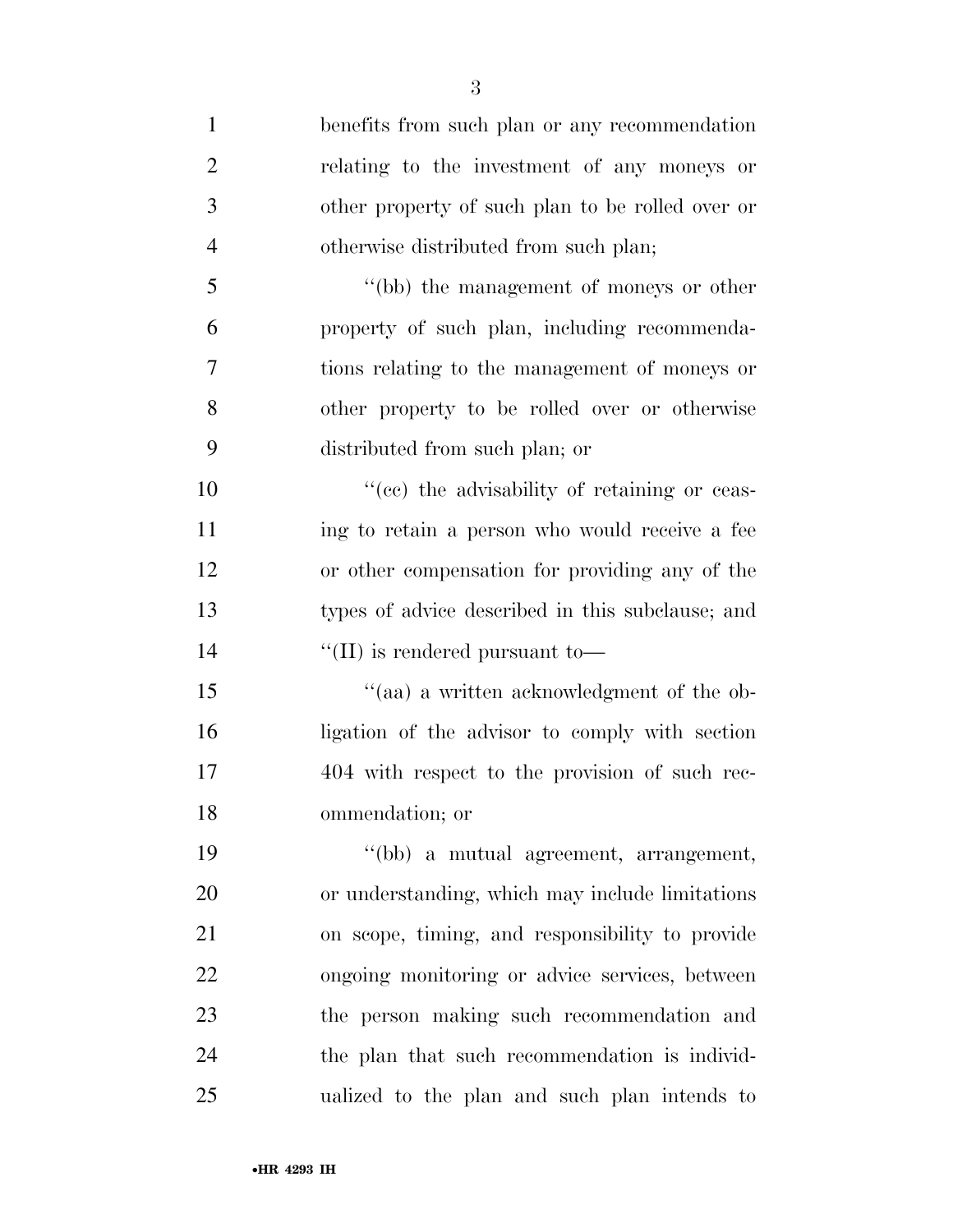materially rely on such recommendation in making investment or management decisions with respect to any moneys or other property of such plan.

 $\lq$  (ii) For purposes of clause (i)(II)(bb), any dis- claimer of a mutual agreement, arrangement, or under- standing shall only state the following: 'This information is not individualized to you, and there is no intent for you to materially rely on this information in making invest- ment or management decisions.'. Such disclaimer shall not be effective unless such disclaimer is in writing and is communicated in a clear and prominent manner and an objective person would reasonably conclude that, based on all the facts and circumstances, there was not a mutual agreement, arrangement, or understanding.

 $\qquad$  "(iii) For purposes of clause (i)(II)(bb), information shall not be considered to be a recommendation made pur- suant to a mutual agreement, arrangement, or under- standing, and such information shall contain the dis-claimer required by clause (ii), if—

21 "(I) it is provided in conjunction with full and fair disclosure in writing to a plan, plan participant, or beneficiary that the person providing the informa- tion is doing so in its marketing or sales capacity, including any information regarding the terms and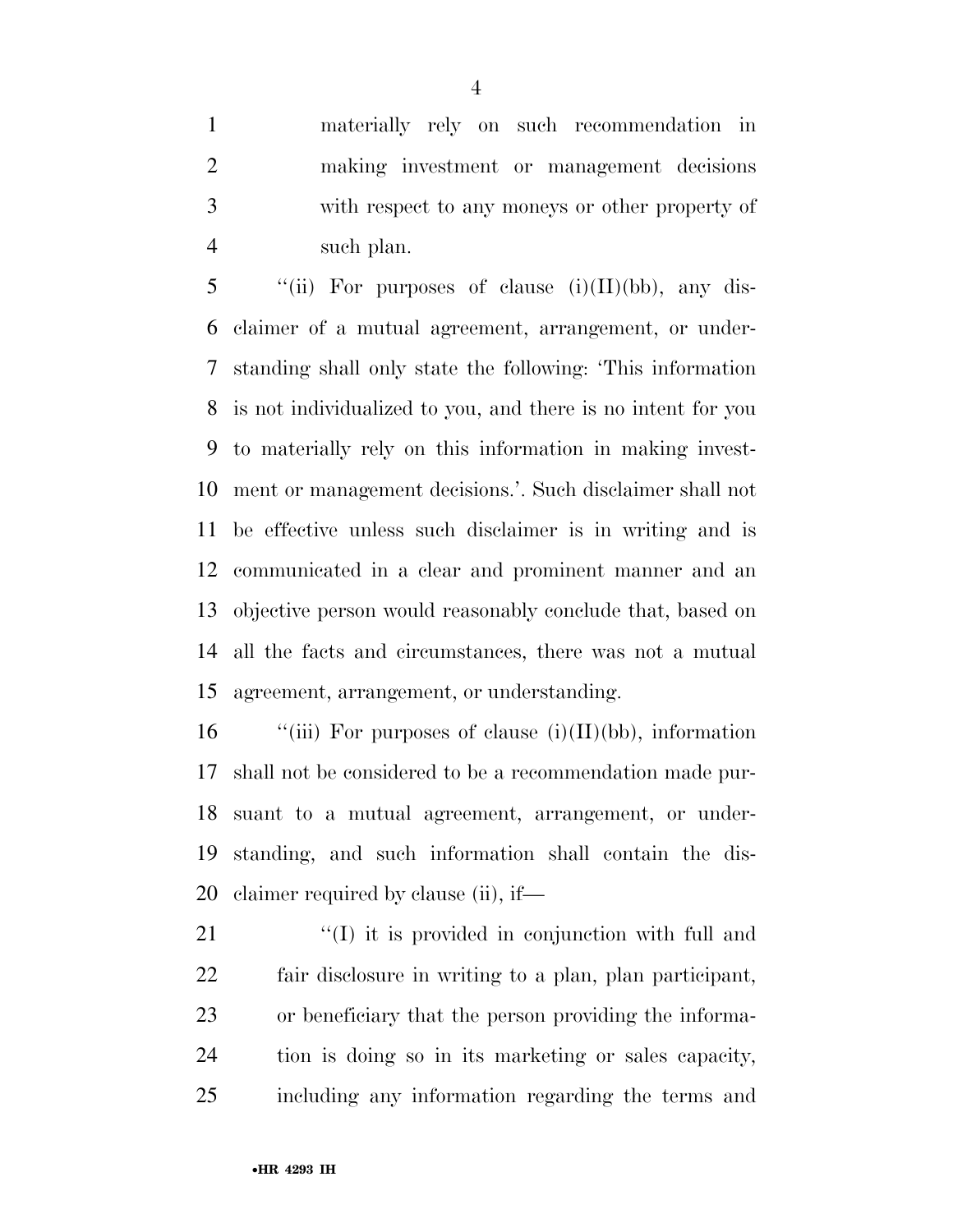conditions of the engagement of the person providing the information, and that the person is not intending to provide investment advice within the meaning of this subparagraph or to otherwise act within and under the obligations of the best interest standard as described in this subparagraph; ''(II) the person providing the information is a counterparty or service provider to the plan in con- nection with any transaction based on the informa- tion (including a service arrangement, sale, pur- chase, loan, bilateral contract, swap (as defined in section 1a of the Commodity Exchange Act (7 U.S.C. 1a)), or security-based swap (as defined in section 3(a) of the Securities Exchange Act (15 15 U.S.C.  $78c(a))$ , but only if—  $\frac{16}{2}$  (aa) the plan is represented, in connection with such transaction, by a plan fiduciary who

 is independent of the person providing the in- formation, and, except in the case of a swap or security-based swap, independent of the plan sponsor; and

22 ''(bb) prior to such transaction, the inde- pendent plan fiduciary represents in writing to the person providing the information that it is aware that the person has a financial interest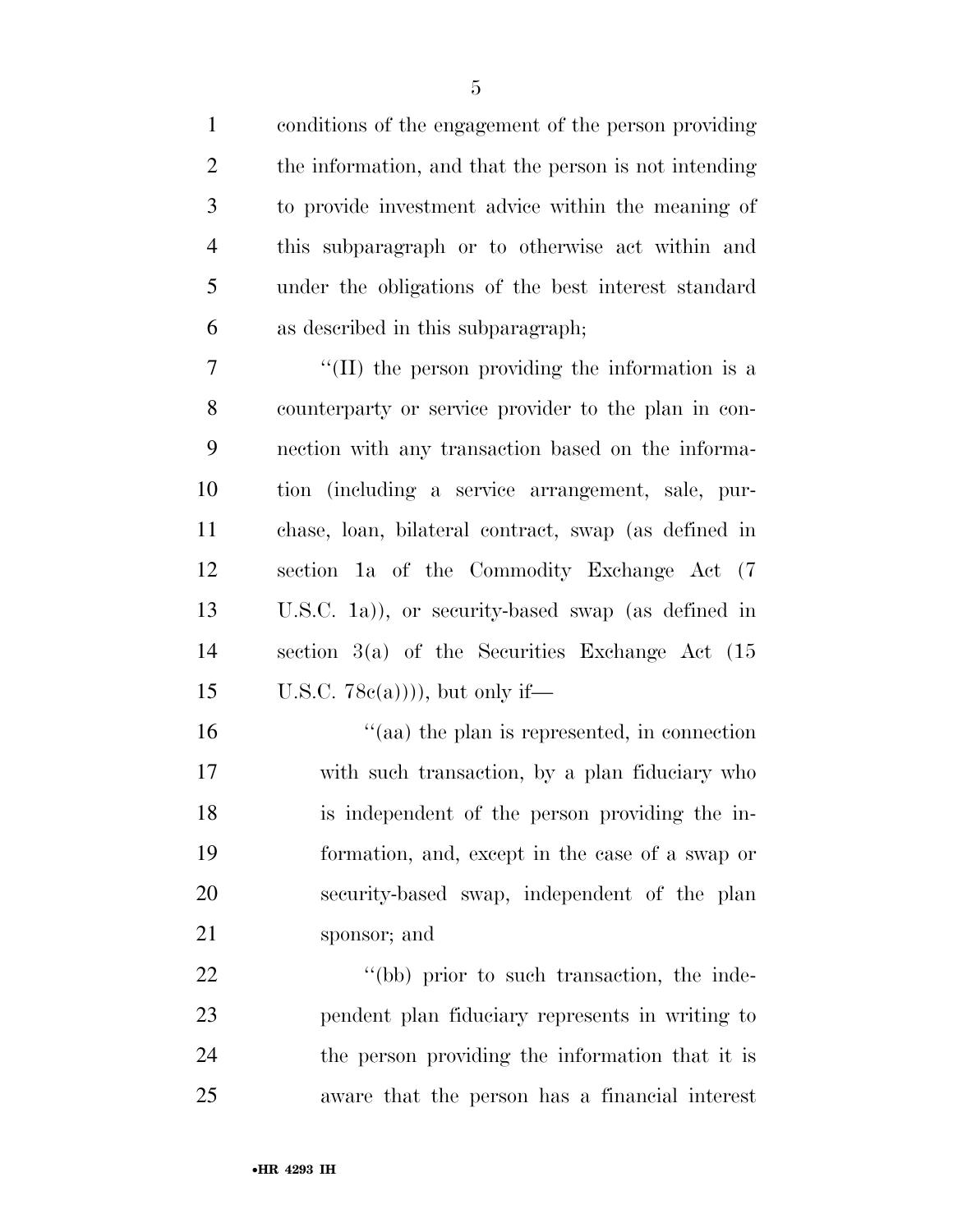| 1              | in the transaction and that it has determined         |
|----------------|-------------------------------------------------------|
| $\overline{2}$ | that the person is not intending to provide in-       |
| 3              | vestment advice within the meaning of this sub-       |
| $\overline{4}$ | paragraph or to otherwise act as a fiduciary to       |
| 5              | the plan subject to section 404;                      |
| 6              | "(III) the person providing the information is        |
| 7              | an employee of any sponsoring employer or employee    |
| 8              | organization who provides the information to the      |
| 9              | plan for no fee or other compensation other than the  |
| 10             | employee's normal compensation;                       |
| 11             | "(IV) the person providing the information dis-       |
| 12             | closes in writing to the plan fiduciary that the per- |
| 13             | son is not undertaking to provide investment advice   |
| 14             | as a fiduciary to the plan subject to section 404 and |
| 15             | the information consists solely of—                   |
| 16             | "(aa) making available to the plan, without           |
| 17             | regard to the individualized needs of the plan,       |
| 18             | securities or other property through a platform       |
| 19             | or similar mechanism from which a plan fidu-          |
| 20             | ciary may select or monitor investment alter-         |
| 21             | natives, including qualified default investment       |
| 22             | alternatives, into which plan participants or         |
| 23             | beneficiaries may direct the investment of as-        |
| 24             | sets held in, or contributed to, their individual     |
| 25             | accounts; or                                          |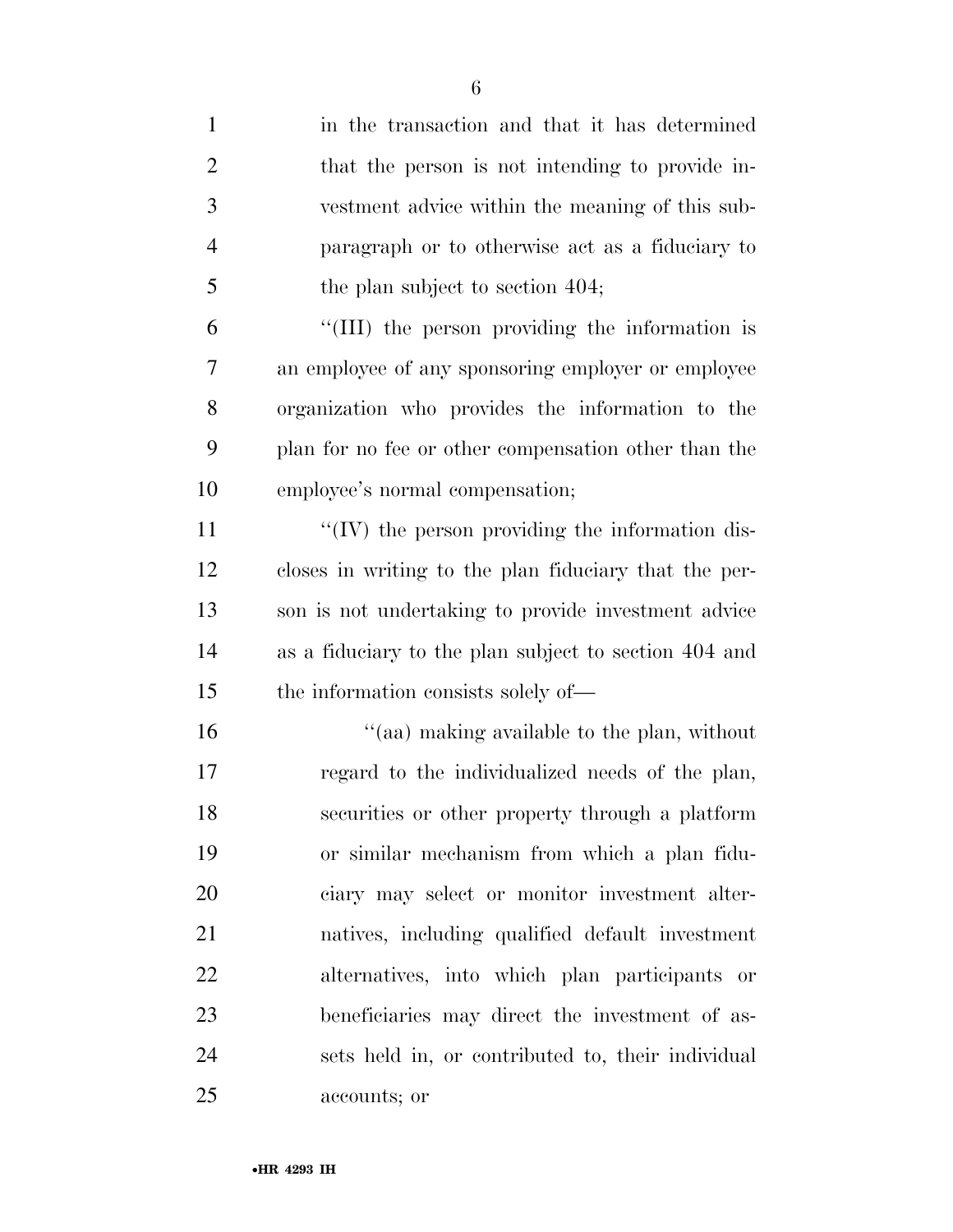| $\mathbf{1}$   | "(bb) in connection with a platform or                   |
|----------------|----------------------------------------------------------|
| $\overline{2}$ | similar mechanism described in item (aa)—                |
| 3              | "(AA) identifying investment alter-                      |
| $\overline{4}$ | natives that meet objective criteria speci-              |
| 5              | fied by the plan, such as criteria con-                  |
| 6              | cerning expense ratios, fund sizes, types of             |
| $\overline{7}$ | asset, or credit quality; or                             |
| 8              | "(BB) providing objective financial                      |
| 9              | data and comparisons with independent                    |
| 10             | benchmarks to the plan;                                  |
| 11             | $\lq\lq(V)$ the information consists solely of valuation |
| 12             | information; or                                          |
| 13             | $\lq\lq$ (VI) the information consists solely of —       |
| 14             | "(aa) information described in Department                |
| 15             | of Labor Interpretive Bulletin 96–1 (29 C.F.R.           |
| 16             | $2509.96-1$ , as in effect on January 1, 2015),          |
| 17             | regardless of whether such education is pro-             |
| 18             | vided to a plan or plan fiduciary or a partici-          |
| 19             | pant or beneficiary;                                     |
| 20             | "(bb) information provided to participants               |
| 21             | or beneficiaries regarding the factors to con-           |
| 22             | sider in deciding whether to elect to receive a          |
| 23             | distribution from a plan or an individual retire-        |
| 24             | ment plan (as defined in section $7701(a)(37)$ of        |
| 25             | the Internal Revenue Code of 1986) and wheth-            |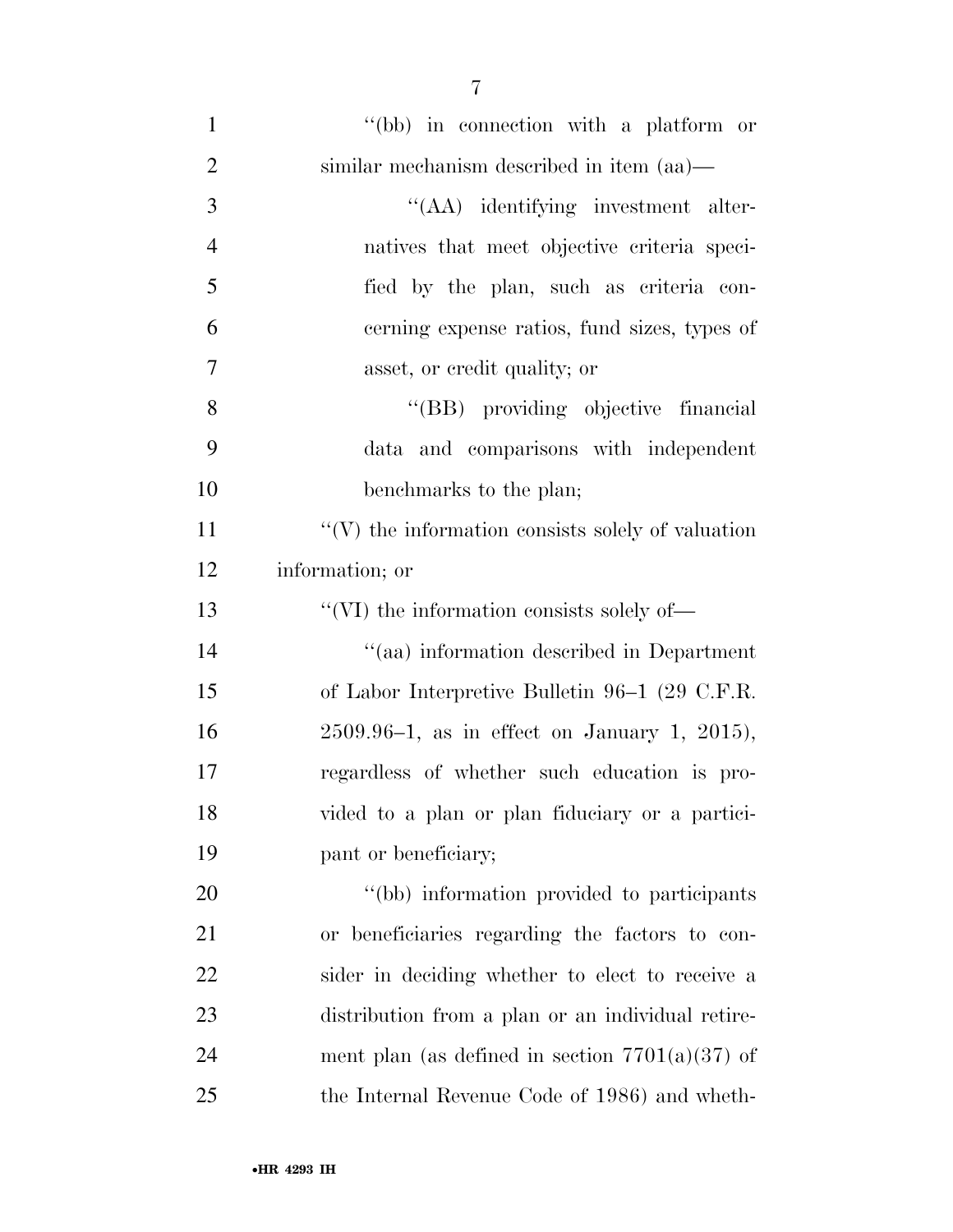| $\mathbf{1}$   | er to roll over such distribution to a plan or an           |
|----------------|-------------------------------------------------------------|
| $\overline{2}$ | individual retirement plan (as defined in section           |
| 3              | $7701(a)(37)$ of the Internal Revenue Code of               |
| $\overline{4}$ | 1986), so long as any examples of different dis-            |
| 5              | tribution and rollover alternatives are accom-              |
| 6              | panied by all material facts and assumptions on             |
| 7              | which the examples are based; or                            |
| 8              | "(cc) any additional information treated as                 |
| 9              | education by the Secretary.".                               |
| 10             | (2) EXEMPTION RELATING TO INVESTMENT AD-                    |
| 11             | $VICE. - Section 408(b)$ of the Employee Retirement         |
| 12             | Income Security Act of 1974 is amended by adding            |
| 13             | at the end the following:                                   |
| 14             | $\lq(21)(\mathrm{A})$ Any transaction, including a contract |
| 15             | for service, between a person providing investment          |
| 16             | advice described in section $3(21)(A)(ii)$ and the ad-      |
| 17             | vice recipient in connection with such investment ad-       |
| 18             | vice, and any transaction consisting of the provision       |
| 19             | of such investment advice, if the following conditions      |
| 20             | are satisfied:                                              |
| 21             | "(i) No more than reasonable compensa-                      |
| 22             | tion is paid (as determined under section                   |
| 23             | $408(b)(2)$ for such investment advice.                     |
| 24             | "(ii) If the investment advice is based on                  |
| 25             | a limited range of investment options (which                |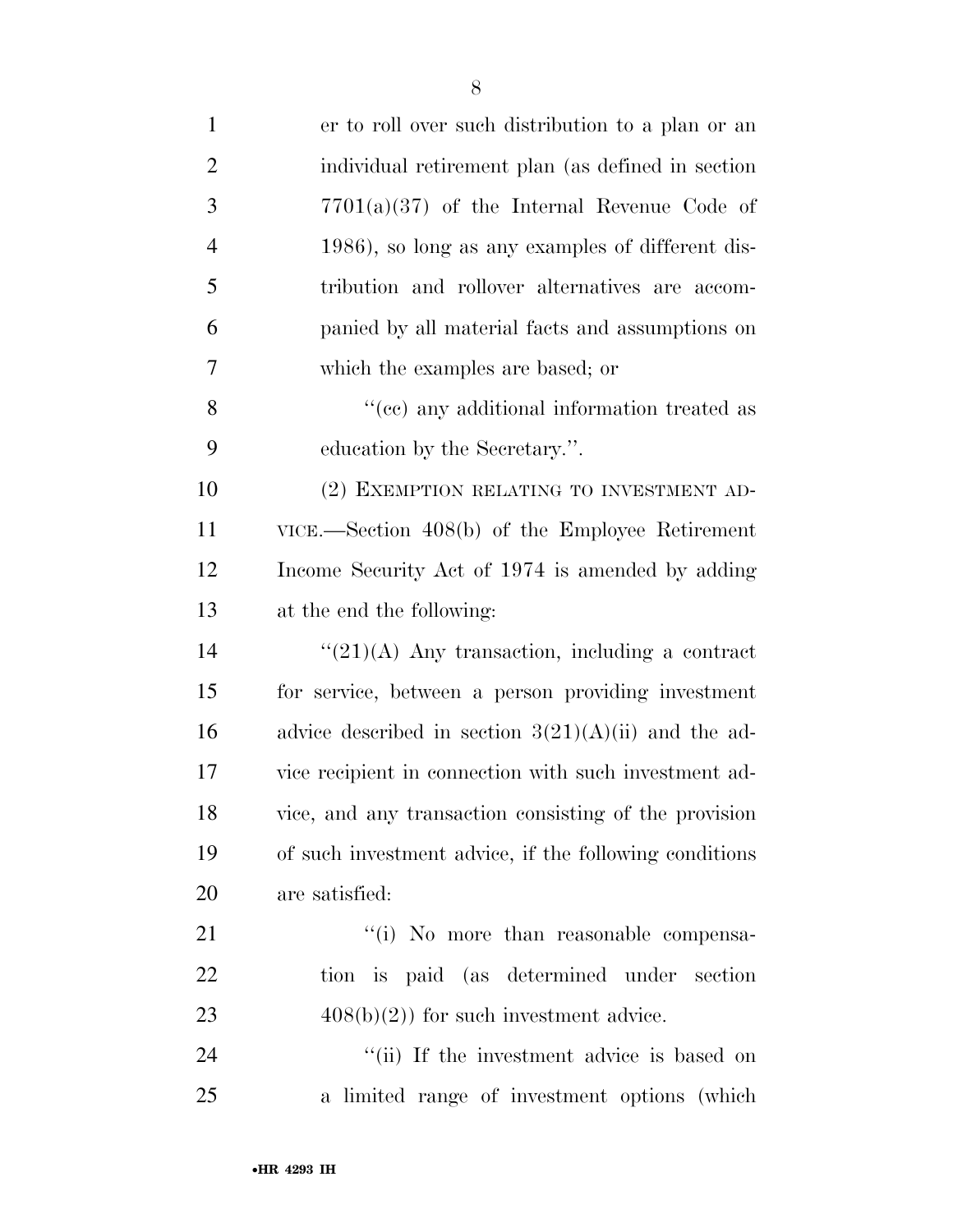may consist, in whole or in part, of proprietary products), such limitations, including a clearly- stated notice that the same or similar invest- ments may be available at a different cost (greater or lesser) from other sources, shall be clearly disclosed to the advice recipient prior to any transaction based on the investment advice. The notice shall only state the following: 'The same or similar investments may be available at a different cost (greater or lesser) from other 11 sources.'.

12 "(iii) If the investment advice may result in variable compensation to the person pro- viding the investment advice (or any affiliate of such person), the receipt of such compensation, including a clearly-stated notice that the same or similar investments may be available at a different cost (greater or lesser) from other sources, shall be clearly disclosed to the advice recipient. The notice shall only state the fol- lowing: 'The same or similar investments may be available at a different cost (greater or less- er) from other sources.' For purposes of this subparagraph, clear disclosure of variable com-pensation means notification prior to any trans-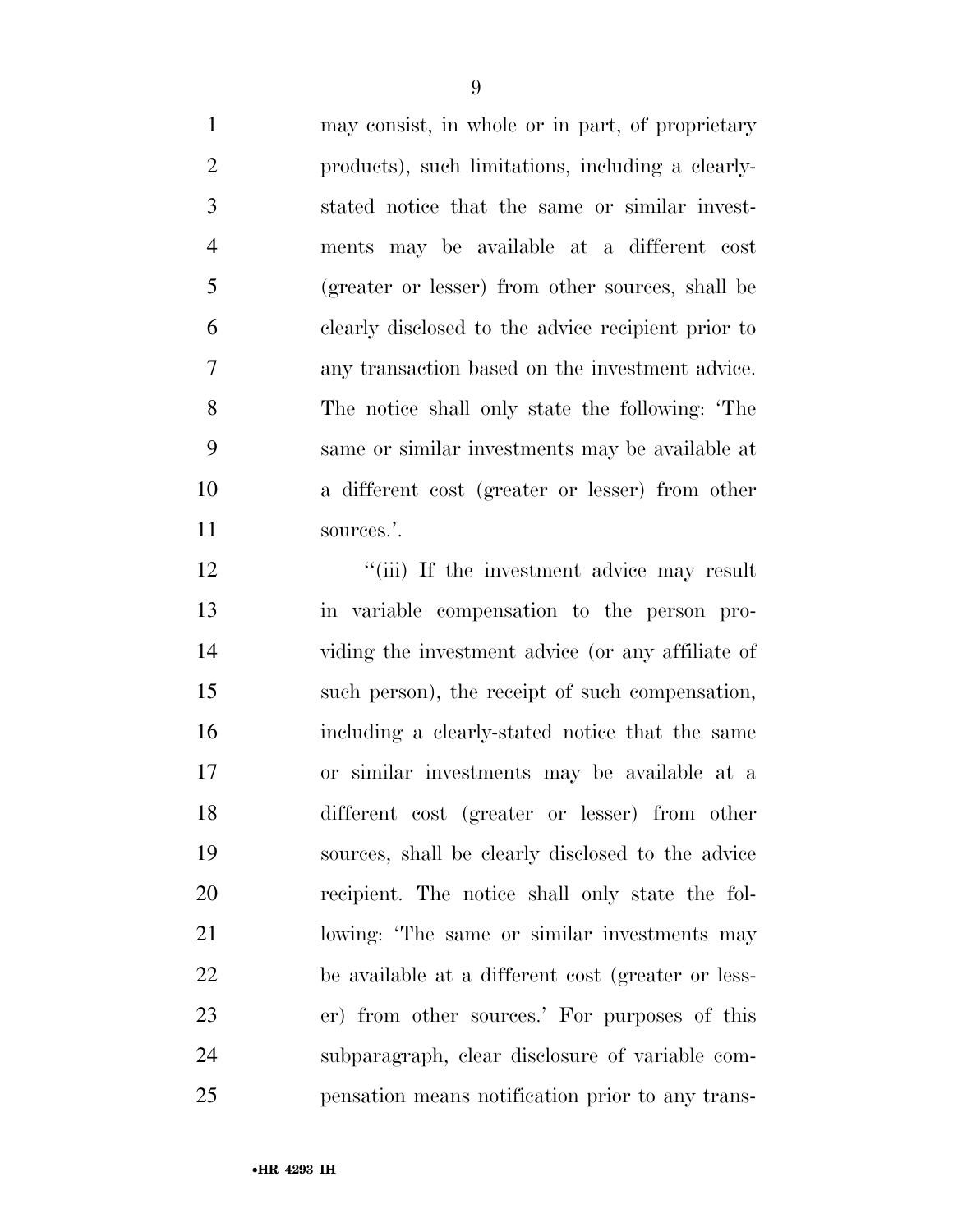| $\mathbf{1}$   | action based on the recommendation, in a man-  |
|----------------|------------------------------------------------|
| $\overline{2}$ | ner calculated to be understood by the average |
| 3              | individual, of the following:                  |
| $\overline{4}$ | $\lq\lq$ (I) A notice that the person pro-     |
| 5              | viding the recommendation (or its affiliate)   |
| 6              | may receive varying amounts of fees or         |
| 7              | other compensation with respect to such        |
| 8              | transaction.                                   |
| 9              | "(II) A description of any fee or other        |
| 10             | compensation that is directly payable to       |
| 11             | the person (or its affiliate) from the advice  |
| 12             | recipient with respect to such transaction     |
| 13             | (expressed as an amount, formula, percent-     |
| 14             | age of assets, per capita charge, or esti-     |
| 15             | mate or range of such compensation).           |
| 16             | "(III) A description of the types and          |
| 17             | ranges of any indirect compensation that       |
| 18             | may be paid to the person (or its affiliate)   |
| 19             | by any third party in connection with such     |
| 20             | transaction (expressed as an amount, for-      |
| 21             | mula, percentage of assets, per capita         |
| 22             | charge, or estimate of such ranges of com-     |
| 23             | pensation).                                    |
| 24             | "(IV) Upon request of the advice re-           |
| 25             | cipient, a disclosure of<br>the<br>specific    |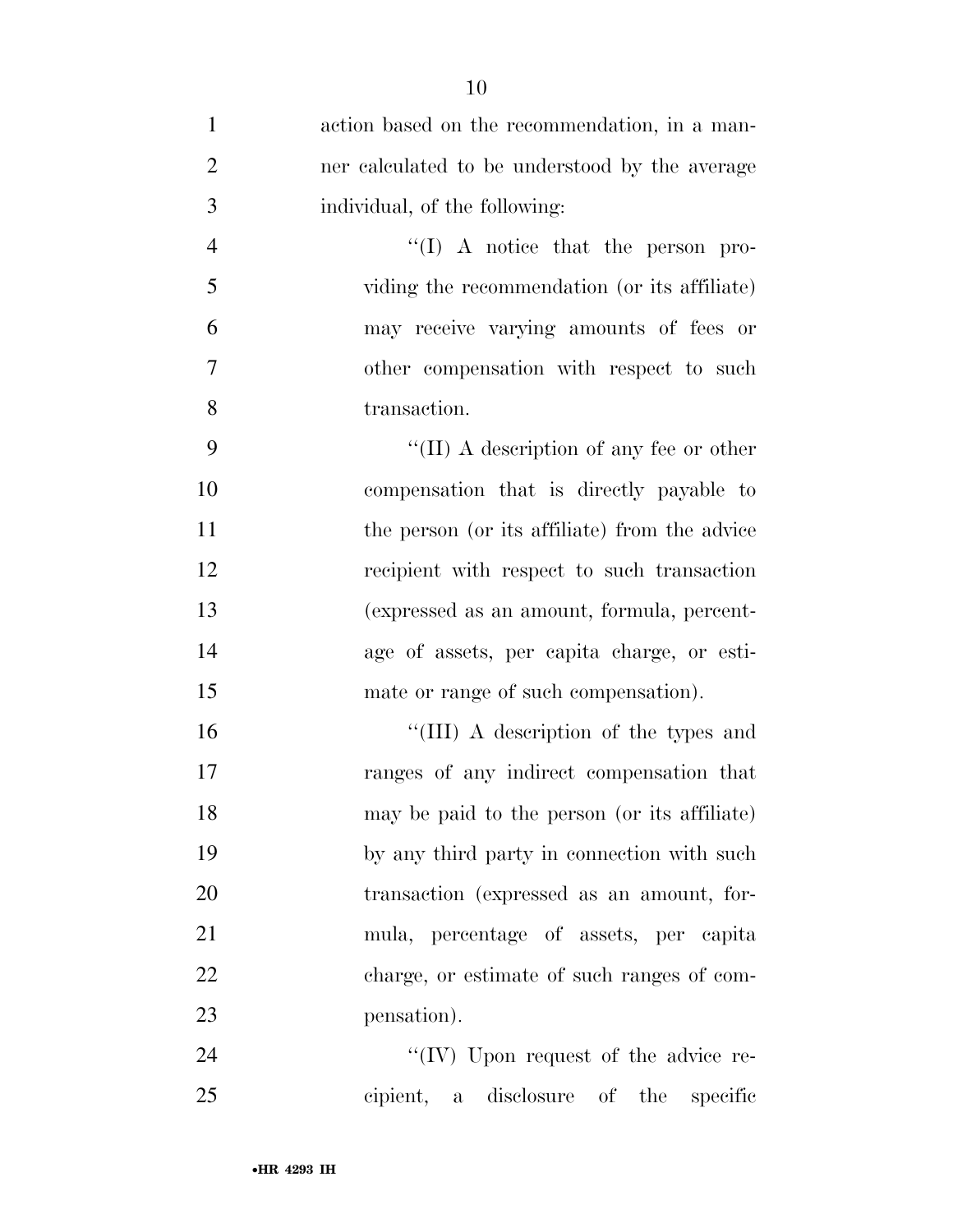| $\mathbf{1}$   | amounts of compensation described in                    |
|----------------|---------------------------------------------------------|
| $\overline{2}$ | clause (iii) that the person will receive in            |
| 3              | connection with the particular transaction              |
| $\overline{4}$ | (expressed as an amount, formula, percent-              |
| 5              | age of assets, per capita charge, or esti-              |
| 6              | mate of such compensation).                             |
| 7              | "(B) No recommendation will fail to satisfy the         |
| 8              | conditions described in clauses (i) through (iii) of    |
| 9              | subparagraph $(A)$ solely because the person, acting    |
| 10             | in good faith and with reasonable diligence, makes      |
| 11             | an error or omission in disclosing the information      |
| 12             | specified in such clauses, provided that the person     |
| 13             | discloses the correct information to the advice recipi- |
| 14             | ent as soon as practicable, but not later than 30       |
| 15             | days from the date on which the person knows of         |
| 16             | such error or omission.                                 |
| 17             | "(C) For purposes of this paragraph, the term           |
| 18             | 'affiliate' has the meaning given in subsection         |
| 19             | $(g)(11)(B)$ .".                                        |
| 20             | (b) EFFECTIVE DATE.-                                    |
| 21             | (1) MODIFICATION OF CERTAIN RULES, AND                  |
| 22             | RULES AND ADMINISTRATIVE POSITIONS PROMUL-              |
| 23             | GATED BEFORE ENACTMENT BUT NOT EFFECTIVE                |
| 24             | ON JANUARY 1, 2015, PROHIBITED. The Depart-             |
| 25             | ment of Labor is prohibited from amending any           |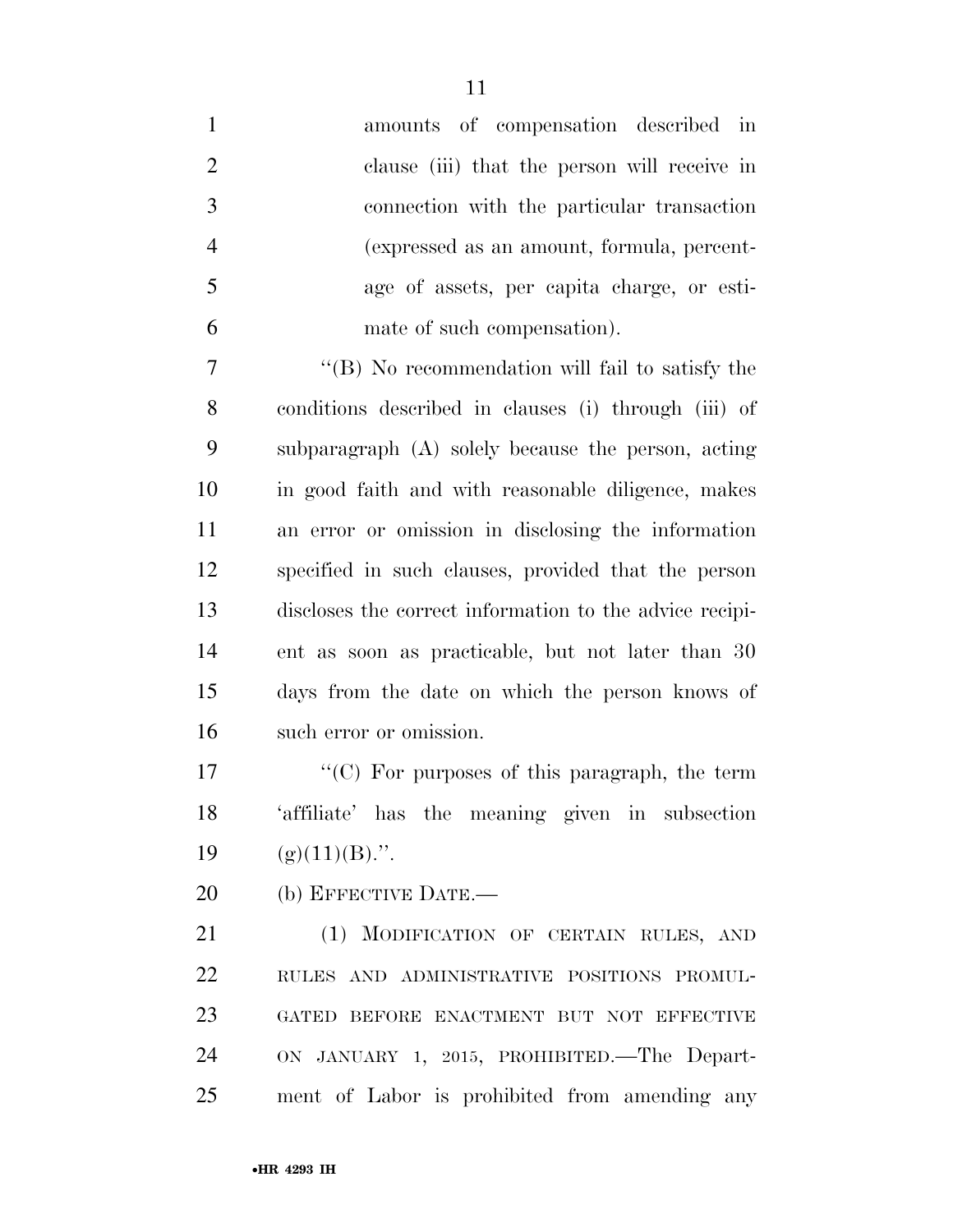rules or administrative positions promulgated under, or applicable for purposes of, section 3(21) of the Employee Retirement Income Security Act of 1974 (including Department of Labor Interpretive Bul- letin 96–1 (29 C.F.R. 2509.96–1) and Department of Labor Advisory Opinion 2005–23A), and no such rule or administrative position promulgated by the Department of Labor prior to the date of the enact- ment of this Act but not effective on January 1, 2015, may become effective unless a bill or joint res- olution referred to in paragraph (3) is enacted as de- scribed in such paragraph not later than 60 days after the date of the enactment of this Act.

 (2) GENERAL EFFECTIVE DATE OF AMEND- MENTS.—Except as provided in paragraph (3), the amendments made by subsection (a) of this section shall take effect on the 61st day after the date of the enactment of this Act and shall apply with re- spect to information provided or recommendations made on or after 2 years after the date of the enact-ment of this Act.

 (3) EXCEPTION.—If a bill or joint resolution is enacted prior to the 61st day after the date of the enactment of this Act that specifically approves any rules or administrative positions promulgated under,